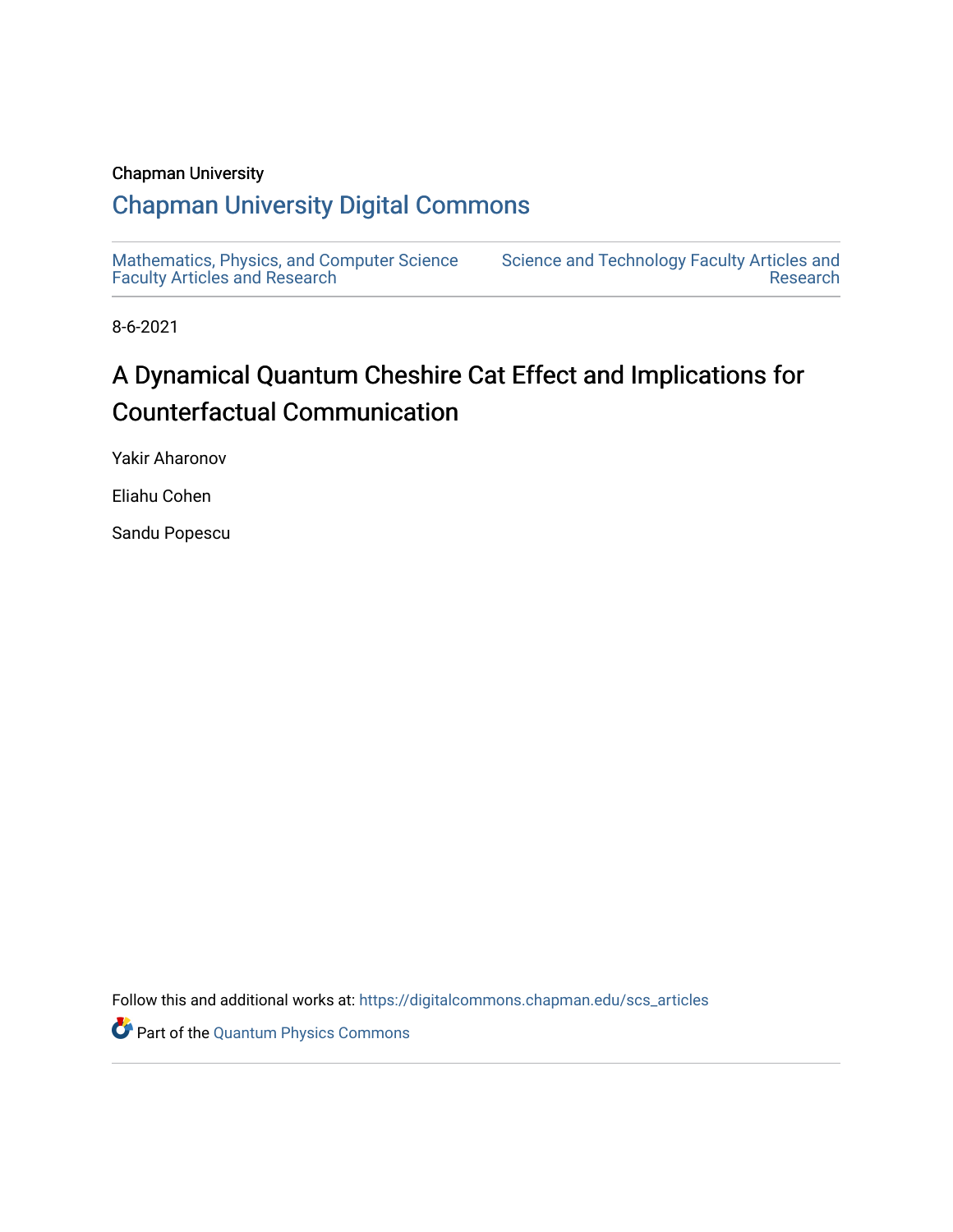## A Dynamical Quantum Cheshire Cat Effect and Implications for Counterfactual Communication

## **Comments**

This article was originally published in Nature Communications, volume 12, in 2021. [https://doi.org/](https://doi.org/10.1038/s41467-021-24933-9) [10.1038/s41467-021-24933-9](https://doi.org/10.1038/s41467-021-24933-9)

### Creative Commons License



This work is licensed under a [Creative Commons Attribution 4.0 License](https://creativecommons.org/licenses/by/4.0/).

Copyright The authors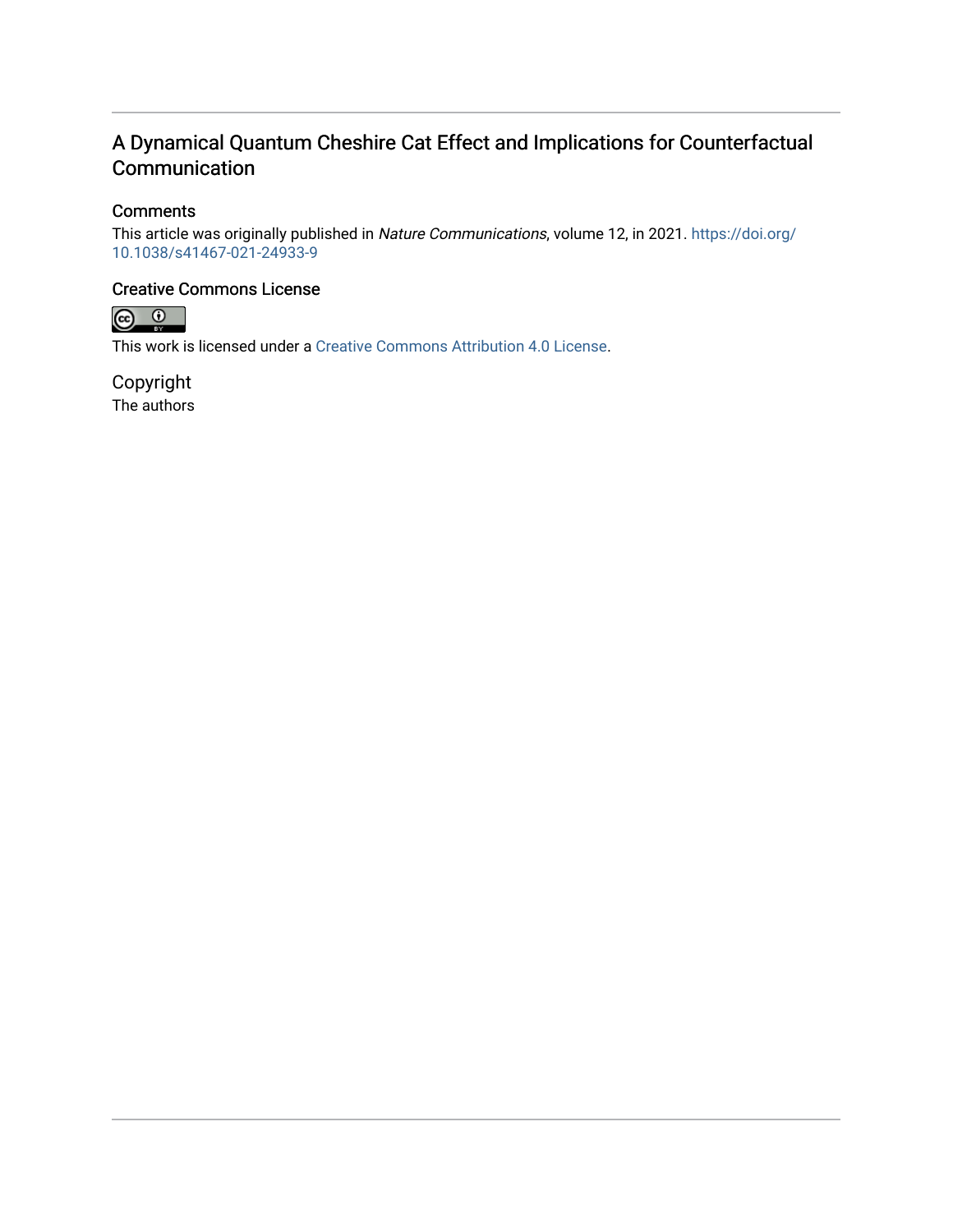

## ARTICLE

https://doi.org/10.1038/s41467-021-24933-9 **OPEN**

### Check for updates

# A dynamical quantum Cheshire Cat effect and implications for counterfactual communication

Yakir Aharonov<sup>1,2</sup>, Eliahu Cohen<sup>3</sup> & Sandu Popescu<sup>4 $\boxtimes$ </sup>

Here we report a type of dynamic effect that is at the core of the so called "counterfactual computation" and especially "counterfactual communication" quantum effects that have generated a lot of interest recently. The basic feature of these counterfactual setups is the fact that particles seem to be affected by actions that take place in locations where they never (more precisely, only with infinitesimally small probability) enter. Specifically, the communication/computation takes place without the quantum particles that are supposed to be the information carriers travelling through the communication channel or entering the logic gates of the computer. Here we show that something far more subtle is taking place: It is not necessary for the particle to enter the region where the controlling action takes place; it is enough for the controlled property of the particle, (i.e., the property that is being controlled by actions in the control region), to enter that region. The presence of the controlled property, without the particle itself, is possible via a quantum Cheshire Cat type effect in which a property can be disembodied from the particle that possesses it. At the same time, we generalize the quantum Cheshire Cat effect to dynamical settings, in which the property that is "disembodied" from the particle possessing it propagates in space, and leads to a flux of "disembodied" conserved quantities.

 $1$ School of Physics and Astronomy, Tel Aviv University, Tel Aviv, Israel. <sup>2</sup> Schmid College of Science and Technology and Institute for Quantum Studies, Chapman University, Orange, CA, USA. <sup>3</sup> Faculty of Engineering and the Institute of Nanotechnology and Advanced Materials, Bar Ilan University, Ramat Gan, Israel. <sup>4</sup>H. H. Wills Physics Laboratory, University of Bristol, Bristol, UK. <sup>⊠</sup>email: [s.popescu@bristol.ac.uk](mailto:s.popescu@bristol.ac.uk)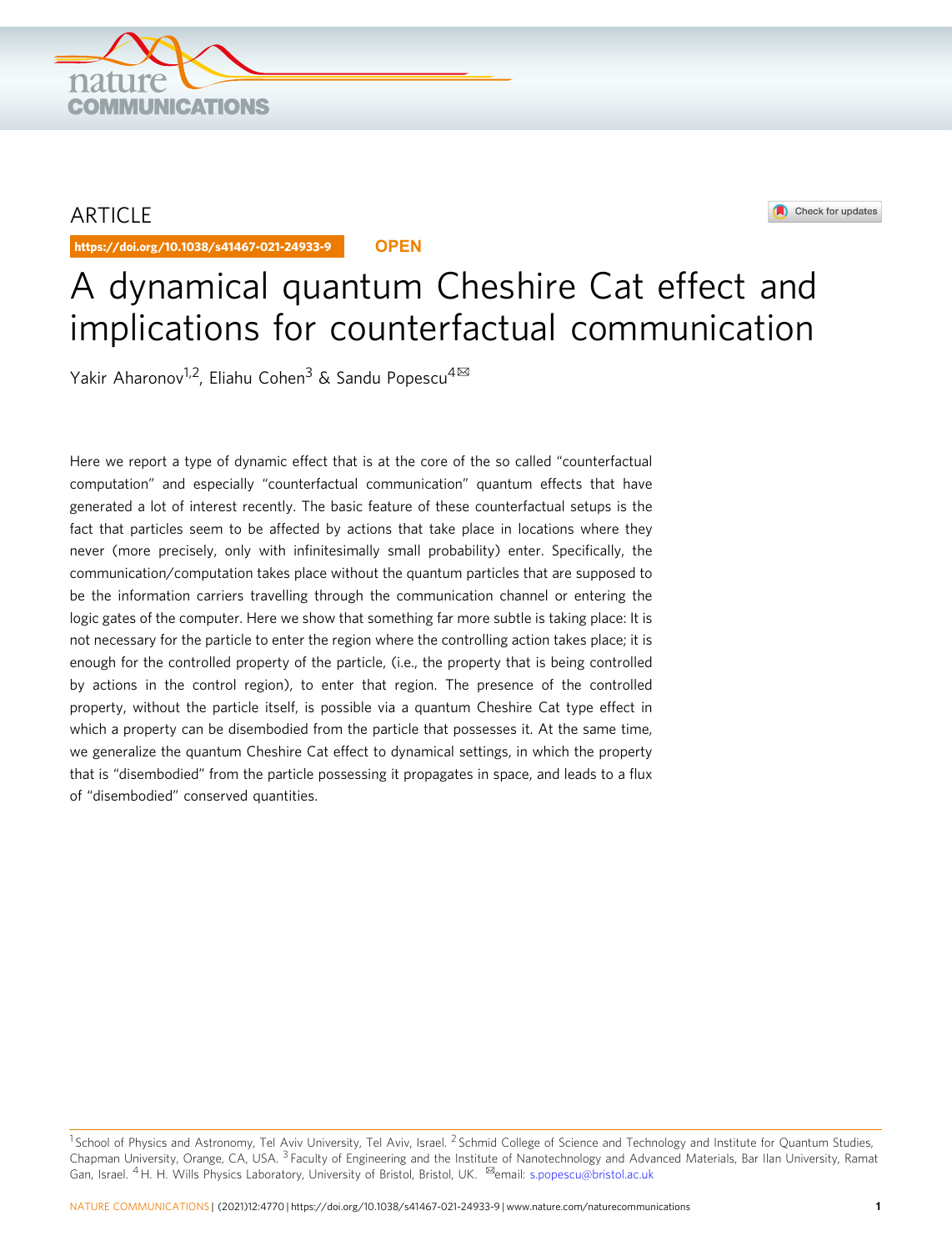uantum mechanics is a notoriously counterintuitive theory. More than ninety years after its basic laws were discovered, there is a widespread agreement that we do not yet really understand what is going on. Nevertheless, in recent years considerable progress has been made, especially in understanding entanglement and Bell-type non-locality. However, the focus of that research is essentially kinematic—these effects depend only on the Hilbert space structure of the set of quantum states. On the other hand, the fundamental dynamic aspects of the theory have been far less investigated, though, undoubtedly, they are equally rich, if not richer. Here we describe a "Dynamic Quantum Cheshire Cat effect".

In the original Quantum Cheshire Cat effect<sup>1</sup>, it was shown that physical properties can be disembodied from the objects to which they belong. For example, we may find an electron in one location and its spin in a different location. The original effect is however essentially kinematic. Here we show that the disembodied property has a dynamics of its own. Once disembodied from the particle to which it belongs, it can be subsequently affected by external actions even though the particle is not present. In particular, we describe the spatial propagation of such a property, specifically a flux of spin without its corresponding particle.

The motivation that led us to this effect is the desire to better understand "counterfactual computation" $2^{-8}$  $2^{-8}$  $2^{-8}$  $2^{-8}$  and especially "counterfactual communication" quantum effects $9-24$  $9-24$ . These are information processing tasks with a very strange property: the particles that are supposed to be the information carriers seem to not actually enter the information processing devices. The starting point of this class of phenomena was the discovery by Elitzur and Vaidman of the so-called "interaction-free measurement"[25,](#page-9-0) arguably one of the most striking effects in quantum physics. The basic set-up consists of an object—a "bomb" in the original example—that is ultra-sensitive to photons. Whenever a photon impinges on it, the bomb explodes. What Elitzur and Vaidman showed is that the bomb could nevertheless be investigated with photons without triggering it, if photons are prepared in a coherent superposition of impinging and not impinging on it.

Subsequent work $26$  refined the original interaction-free measurement protocol, which had a failure probability (the bomb exploding) of 50% and raised the probability of success infinitesimally close to 1.

The ideas behind the interaction-free measurements have then been used to design information-processing protocols such as computation and communication, having the same basic characteristic, namely particles being affected by what happens in regions where they do not enter, similar to the probe in the interaction-free measurement. Ever since the discovery of interaction-free measurement and of the subsequent counterfactual information processing protocols there has been an intensive effort to understand what is behind these very puzzling effects.

In the present paper, inspired by the above, we construct a different set-up, that leads us to formulate the dynamic quantum Cheshire Cat effect. In this effect, a physical property can be disembodied from the particle to which it belongs, and can be subsequently affected by external actions even though the particle is not present. Clearly, this could be the key for understanding what happens in counterfactual information processing effects, where information can be accumulated, processed, stored and communicated without particles being present. We believe that in fact, this is the core of all such effects.

The main body of the paper is focused on the dynamic quantum Cheshire Cat effect itself, since it is important and interesting in itself, and its implications are likely to extend well beyond the counterfactual effects that motivated this research. The connection with counterfactual communication will be discussed in the "Discussion" section.

#### Results

The set-up. The experiment at the core of our paper is deceptively simple. We will be interested in some particular cases of the following set-up, illustrated in Fig. 1. Consider a spin 1/2 particle in a box of length D. The left wall of the box is completely reflective; the right wall is spin-dependent: it is completely transparent for  $|\uparrow_z\rangle$  and it completely reflects  $|\downarrow_z\rangle$ . For example, we can take the interaction Hamiltonian between the particle and the spin-dependent wall to be

$$
\hat{H}_{\text{int}} = \frac{1 - \sigma_z}{2} V_0 \delta(x - x_R)
$$
\n(1)

where x denotes the location of the particle,  $x_R$  is the location of the right wall, and  $V_0$  is very large, essentially infinite. This can be arranged physically by, say, having inside the wall a strong magnetic field along the z-axis, plus some other, constant, nonspin dependent, potential. In addition, the box is divided in the middle by a spin-independent partition wall through which the particle can tunnel, but whose transmission coefficient will be taken to be very small.

Suppose the particle is prepared initially in a small wavepacket moving with velocity  $\nu$ . The particle will move back and forth in the box, colliding with the box walls and the partition, and leaking out of the box via the right wall. For simplicity, we take the particle to have a large mass, and the velocity  $\nu$  high enough, so that during the entire duration of the experiment the spread of the wavepacket is negligible.

For the partition, we take the reflection and transmission amplitudes to be cos  $\epsilon$  and sin  $\epsilon$  respectively, with  $\epsilon = \pi/2N$  and N integer. Eventually, we will take  $\epsilon$  to be very small (N to be large).

The experiment. We are interested in what happens in the particular case when we start with the particle next to the left wall, moving towards the partition, a state that we denote  $|L\rangle$ , and being polarized  $|\uparrow_z\rangle$ . We are interested in what happens by time  $t = 2NT$ , where T is the time required to move the distance D, the length of the box, (which is also the time required to bounce once back and forth inside half of the box).

To start with, we note that  $|\uparrow_z\rangle$  is a constant of motion: the only place where there is any spin-dependent interaction is at the right wall, and  $|\uparrow_z\rangle$  is an eigenstate of that interaction. Hence the particle's spin remains  $|\uparrow_z\rangle$  for all times. In this situation, the right wall is completely transparent for the particle.

The time evolution can easily be solved. It is convenient to consider the state of the particle at times  $t_n = nT$  with *n* a positive integer. Apart from the state  $|L\rangle$  defined above, other states that will be of interest for us are  $|k\rangle$ , with k a positive integer, which denotes the wavepacket situated outside the box, at a distance kD from its right end, moving away from the box. In particular, the



Fig. 1 The set-up. A spin 1/2 particle in a box with a completely reflective wall on the left, a spin-independent, partially transparent partition in the middle with, very small transmissivity, and a spin-dependent wall on the right, which is totally reflective for spin  $|\uparrow_z\rangle$  and totally transparent for  $|\downarrow_z\rangle$ . The particle starts in a wavepacket  $|L\rangle$ , next to the left wall, moving right and with spin  $|\uparrow_z\rangle$ .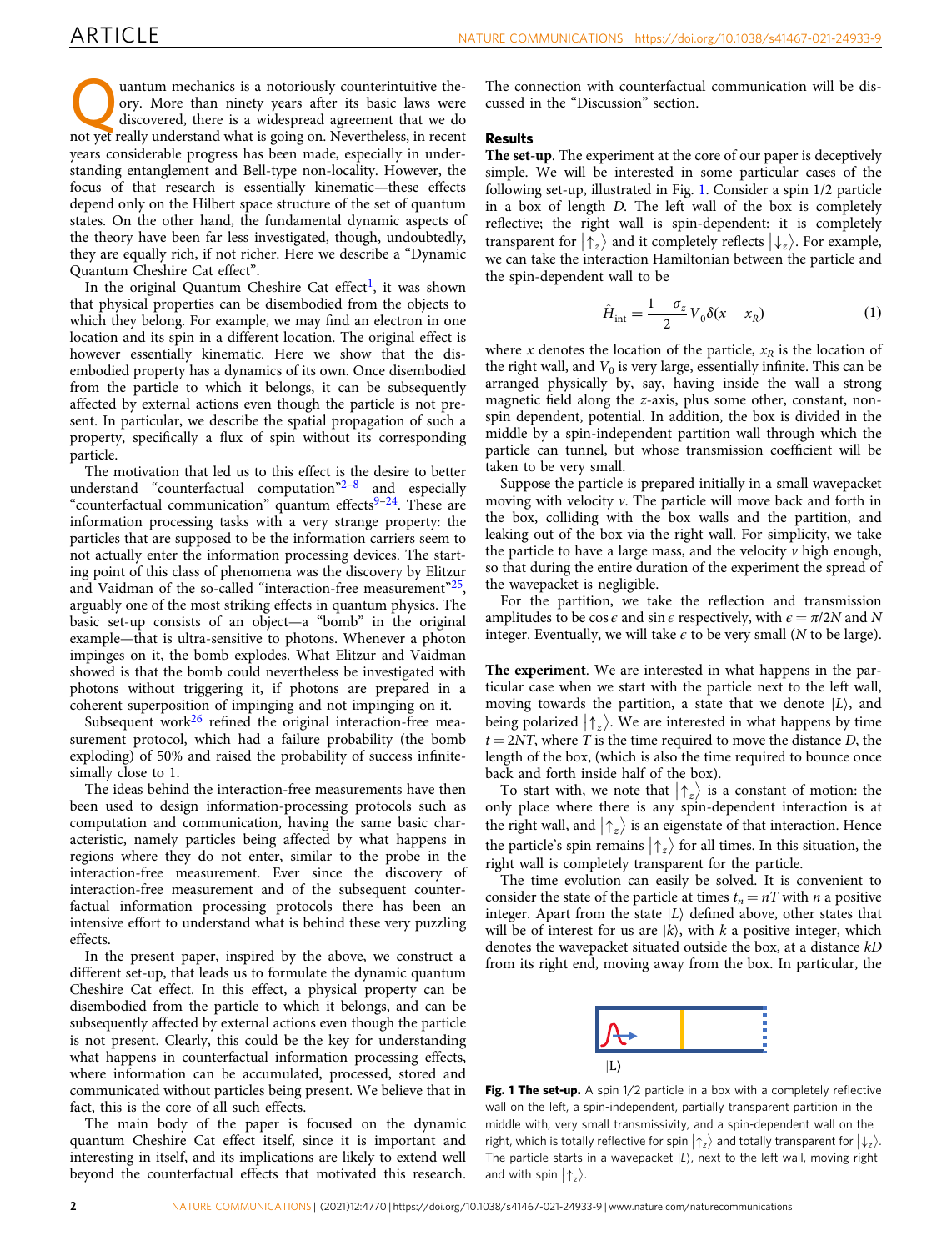<span id="page-4-0"></span>

Fig. 2 States of interest. Various wavepackets mentioned in the experiment. The arrows denote the direction of movement of the wavepackets. These are various wavepackets that may result at various stages, when a particle starts in an initial wavepacket,  $|L\rangle$  next to the left wall, moving towards right, and then is reflected by, or tunnels through, a semi-transparent partition in the middle or a spin-dependent wall at the right end of the box.  $|R\rangle$  is a wavepacket inside the box, next to the right wall, moving towards left and  $|0\rangle$  is a wavepacket next to the right wall but outside the box, moving to the right. The wavepacket  $|1\rangle$  is a distance D. equal to the length of the box, away from the right wall; it is here where the wavepacket  $|0\rangle$  will get after a time  $T = D/v$ . Other states  $|2\rangle$ ,  $|3\rangle$ ,... are situated further away, to the right, at intervals D from one another and are not illustrated in the figure. The wavepacket  $|\tau\rangle$  represents a particle localized in the right half of the box, moving towards right, at a distance  $v\tau$ from the left wall, with  $T/2 \leq \tau < T$ . Note that not all these wavepackets are simultaneously present during the experiment. Also, the spin degree of freedom, and the normalization with which various wavepackets may appear at various times in the experiment are not marked in the figure.

state  $|0\rangle$  means the particle is just outside the right wall (see Fig. 2).

Let  $\hat{U}$  denote the time evolution operator for a time T. We have

$$
\hat{U}|L\rangle|\uparrow_z\rangle = \cos\epsilon|L\rangle|\uparrow_z\rangle + \sin\epsilon|0\rangle|\uparrow_z\rangle
$$
  

$$
\hat{U}|k\rangle|\uparrow_z\rangle = |(k+1)\rangle|\uparrow_z\rangle
$$
 (2)

What happens is that when the particle starts in the state  $|L\rangle$ , next to the left wall, it moves towards the partition and collides with it at time T/2. As a result of this collision, with amplitude  $\cos \epsilon$ , the wavepacket is reflected, moves back towards the left wall, and at time T collides with it and is reflected, ending in the state  $|L\rangle$ , as it was initially, but with corresponding reduced amplitude, while with amplitude sin  $\epsilon$ , the wavepacket is transmitted through the partition and at time T it emerges from the box, ending in state  $|0\rangle$  with the corresponding reduced amplitude. On the other hand, if the particle is already outside the box, in state  $|k\rangle$ , then after time T it evolves to  $|(k+1)\rangle$ , a state further away from the box by the distance D. The operator  $\hat{U}$ describes this entire process.

It is now trivial to calculate what happens at time  $nT$ , with  $1 \le$ *n*, when  $|\Psi(0)\rangle = |L\rangle |\uparrow_z\rangle$ . The state becomes

$$
\begin{aligned} \left| \Psi(nT) \right\rangle &= \hat{U}^n |L\rangle |\!\uparrow_z\rangle \\ &= \cos^n \epsilon |L\rangle |\!\uparrow_z\rangle + \sum_{k=0}^{n-1} \sin \epsilon \cos^k \epsilon |n-1-k\rangle |\!\uparrow_z\rangle \end{aligned} \tag{3}
$$

After every collision with the partition, the wavepacket in the left side of the box loses a fraction of its amplitude, generating a wavepacket that tunnels to the right through the partition, and which then goes out of the box. Eventually, the particle will leak out of the box almost entirely, but this takes a long time, of order of  $N^2T$ .

Importantly for us, however, in the limit of small transmissivity (large N), for times of order NT the particle is essentially still on the left side, leaking out of the box only with an infinitesimal probability of order O(1/N), i.e.,

$$
|\Psi(2NT)\rangle = \hat{U}^{2N} |L\rangle |\!\uparrow_z\rangle = |L\rangle |\!\uparrow_z\rangle + |O(1/N)\rangle \tag{4}
$$

where  $|O(1/N)\rangle$  denotes corrections of order 1/N.

$$
\sum_{k=0}^{N-1} (\sin \epsilon \cos^k \epsilon)^2 \le \sum_{k=0}^{N-1} \sin^2 \epsilon \approx N \epsilon^2 = \frac{\pi}{2} \epsilon = \frac{\pi^2}{4N}
$$
 (5)

which goes to zero in the limit of small transmissivity (large N).

The paradox. The situation seems completely trivial: the particle bounces back and forth in the left half of the box, leaking infinitesimally small wavepackets via tunnelling, and its spin remains undisturbed,  $|\uparrow_z\rangle$ . Yet, at a closer look, we see that something quite interesting happens.

Consider the spin along  $x$ . Since the particle is prepared polarized in the  $z$ -direction, the  $x$  component is undefined: it is an equal superposition of  $|\uparrow_x\rangle$  and  $|\downarrow_x\rangle$ , namely  $|\uparrow_z\rangle = \frac{1}{\sqrt{2}} (|\uparrow_x\rangle + |\downarrow_x\rangle)$ . Furthermore, since  $|\uparrow_z\rangle$  is a constant of motion, this superposition of  $|\uparrow_x\rangle$  and  $|\downarrow_x\rangle$ , remains the same at all times. However, each component changes with time. Specifically, as we will show, if at time 2NT we find the particle in the left half of the box—which we can arrange to happen with probability as close to 1 as we desire—the spin along the  $x$ -axis flips:  $|\uparrow_x\rangle \rightarrow |\downarrow_x\rangle$  and  $|\downarrow_x\rangle \rightarrow |\uparrow_x\rangle$ .

Another way to look at the situation is to note that when we look at the x-spin observable, i.e., at the  $\sigma_x$  operator, its Heisenberg equation of motion tells us that if we find the particle in the left half of the box then  $\sigma_x(t = 2NT) = -\sigma_x(t = 0)$  (see the proof in the next section).

The fact that there are situations in which the quantum state of a system does not change but nevertheless some observables change is actually extremely common, though, as far as we know, the very existence of this effect and its implications are not widely appreciated (for various discussions of this see refs.  $27-29$  $27-29$  $27-29$  where the notion of two-time observables was introduced and analyzed, and  $30-34$  $30-34$  $30-34$  where the disturbance due to measurements and its implications for the Heisenberg uncertainties are studied). This situation occurs every time when a particle is in an eigenstate of a non-zero Hamiltonian. This is not what is interesting in our example. What is interesting is how this happens in our case.

To put things in perspective, a trivial example is that of a spin 1/2 particle prepared in the state  $|\uparrow_z\rangle$  and placed in a magnetic field oriented along the z-axis. In this case, the state is an eigenstate of the Hamiltonian and remains unchanged (up to an unobservable overall phase factor), but all the spin components in the plane orthogonal to  $z$  undergo Larmor precession, which we see if we solve their Heisenberg equations of motion. If we were to measure their values at any time, the outcomes of the measurement would be completely random, but if we look at the correlations between their values at different moments in time, we find that they change.

The above case is trivial, and we understand very well why these spin components change: the magnetic field acts upon them. And here lies our paradox: if at the end of the experiment we find the particle in the left-side of the box, the particle must have stayed there for the entire duration of the experiment. But there is no magnetic field there—the only place where there is a magnetic field is in the spin-dependent wall, at the right-end of the box. Indeed, up to terms whose total magnitude we can make as small as we want by decreasing the transmissivity of the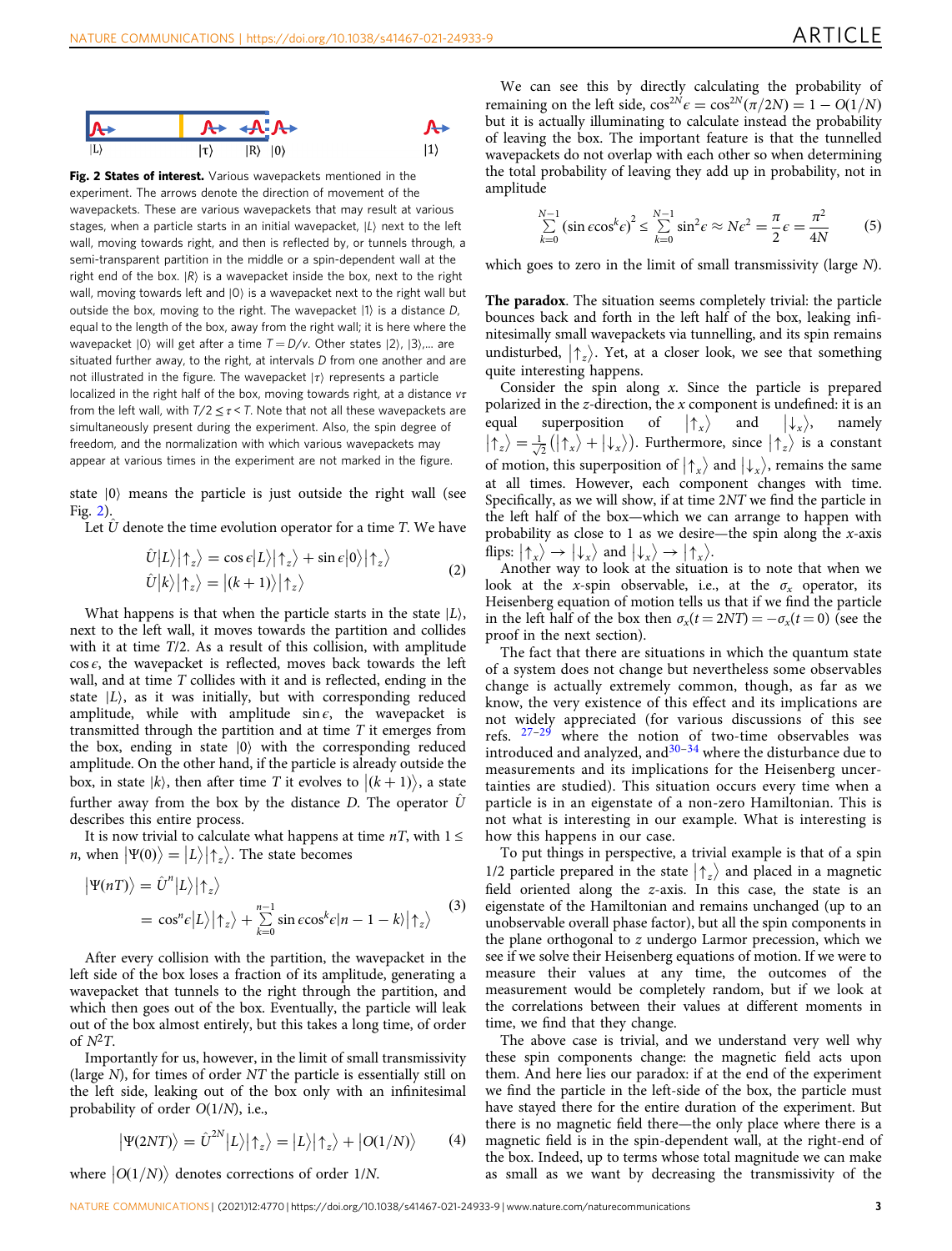<span id="page-5-0"></span>partition, the wavefunction remained localized in the left-side of the box for the entire duration of the experiment where there is no magnetic field. Moreover, even the infinitesimally small wavepackets that leaked out of the left-side of the box and reached the spin-dependent wall on the right could not contribute to what is happening on the left-side, as for them the spin-dependent wall is fully transparent, so they exit the box and never return. Nevertheless, the Heisenberg equations of motion tell that the x-component of the spin changes.

Even more surprising, looking solely at the solution of the Schrödinger equation, the situation in our experiment seems to be identical to the case in which there is no wall at all closing the right end of the box. Indeed, when initially the particle is prepared  $|\uparrow_z\rangle$  the solutions of the Schrödinger equation with spin-dependent wall or no wall at all are identical, as the particle simply does not see the wall even if the wall is there. Yet, when the wall is present the  $x$ -spin component flips, while when there is no wall, it does not.

The time evolution of  $\sigma_x$ . In the previous section we simply claimed that by time 2NT the x-spin component flips; we will now prove it. Rather than attempting to calculate the evolution of  $\sigma_x$  by solving the Heisenberg equations of motion directly, it is simpler to go via an indirect route. Consider first what happens if instead of starting with the initial state  $|L\rangle|\uparrow_z\rangle$  we would start with  $| \Phi(0) \rangle = | L \rangle | \downarrow_z \rangle$ . In this case, the particle sees the box closed on the right by a completely reflecting wall, hence the box is now closed at the two ends.

With  $|R\rangle$  denoting the wavepacket inside the box, next to the right wall, and moving to the left, towards the partition, we have

$$
\hat{U}|L\rangle|\downarrow_z\rangle = \cos\epsilon|L\rangle|\downarrow_z\rangle + \sin\epsilon|R\rangle|\downarrow_z\rangle \tag{6}
$$

$$
\hat{U}|R\rangle|\downarrow_z\rangle = \cos\epsilon|R\rangle|\downarrow_z\rangle - \sin\epsilon|L\rangle|\downarrow_z\rangle. \tag{7}
$$

What happens is that the particle, starting in state  $|L\rangle$ , next to the left wall and moving towards the centre, traverses the left side of the box, and hits the partition at time  $T/2$ . Then it gets partially reflected by the partition, with amplitude  $\cos \epsilon$ , traverses back the left side of the box collides with the left wall and at time T it gets again in state  $|L\rangle$ , with the reduced amplitude cos  $\epsilon$ , while with amplitude sin  $\epsilon$  the particle tunnels through the partition, traverses the right side of the box and gets reflected by the right wall, ending at time T in state  $|R\rangle$  with the corresponding amplitude, sin  $\epsilon$ . A similar thing happens when starting in the state  $|R\rangle$ . The operator  $\hat{U}$  describes this whole evolution.

The evolution for a time  $nT$  leads to

$$
\hat{U}^n |L\rangle |\downarrow_z\rangle = \cos(n\epsilon)|L\rangle |\downarrow_z\rangle + \sin(n\epsilon)|R\rangle |\downarrow_z\rangle. \tag{8}
$$

$$
\hat{U}^n |R\rangle |\downarrow_z\rangle = \cos(n\epsilon)|R\rangle |\downarrow_z\rangle - \sin(n\epsilon)|L\rangle |\downarrow_z\rangle.
$$
 (9)

In particular, we see that starting in the state  $|L\rangle |\downarrow_z\rangle$  the particle oscillates between the left and right side of the box, with period  $T_{osc} = 4NT = 2\pi T/\epsilon$ . We are interested in what happens at time 2NT, at half the period. By this time the particle would have first transitioned to the right side of the box, in state  $|R\rangle$ , where it got at time NT and then, at  $t = 2NT$ , the particle is again in the Left side, where it started, but in state  $-|L\rangle$ , the state has acquired a negative sign. In other words,

$$
\hat{U}^{2N}|L\rangle|\downarrow_z\rangle = -|L\rangle|\downarrow_z\rangle \tag{10}
$$

Suppose now that we start with the state  $|L\rangle |\!\uparrow_x\rangle$ . We then have

$$
\hat{U}^{2N} |L\rangle |\uparrow_x\rangle = \hat{U}^{2N} |L\rangle \frac{1}{\sqrt{2}} (|\uparrow_z\rangle + |\downarrow_z\rangle)
$$
  
=  $|L\rangle \frac{1}{\sqrt{2}} (|\uparrow_z\rangle - |\downarrow_z\rangle) + |O(1/N)\rangle$  (11)  
=  $|L\rangle |\downarrow_x\rangle + |O(1/N)\rangle$ .

That is, if we start with spin  $|\uparrow_x\rangle$ , after time 2N it flips to  $|\downarrow_x\rangle$ , up to corrections of  $O(1/N)$ . Similarly,

$$
U^{2N}|L\rangle|\downarrow_{x}\rangle=|L\rangle|\uparrow_{x}\rangle+|O(1/N)\rangle.
$$
 (12)

Hence we can now obtain the Heisenberg evolution:

 $\check{I}$ 

$$
\hat{U}^{\dagger 2N} |L\rangle\langle L|\sigma_x \hat{U}^{2N} = |L\rangle\langle L|(-\sigma_x) + O(1/N). \tag{13}
$$

On the other hand, when there is no wall closing the right side of the box, the evolution of  $|\uparrow_z\rangle$  and  $|\downarrow_z\rangle$  is identical, so they accumulate no phase difference; hence their superposition  $|\uparrow_x\rangle$  =  $\frac{1}{\sqrt{2}}(|\uparrow_z\rangle + |\downarrow_z\rangle)$  remains  $|\uparrow_x\rangle$  all the time, i.e.,  $\sigma_x$  does not flip.

Observational consequences. As discussed in the above sections, the Heisenberg equations of motion show that when at time  $t =$ 2NT we find the particle in the left half of the box—which is almost always when the transmission coefficient  $\epsilon$  is infinitesimally small—the spin component in the  $x$ -direction flips from what it was at the start of the experiment. In other words, the correlation between the initial and final values of the x-spin components changes due to the presence of the spin-dependent wall. But that was a purely mathematical analysis—no measurements were considered that could verify the effect. We will do that now. The challenge is to observe this without disrupting the original set-up.

Of course, if we attempt to start by measuring  $\sigma_x$  at  $t = 0$ , in order to see how it changes by  $t = 2NT$ , we disturb the initial state  $|\uparrow_z\rangle$  and generate a  $|\downarrow_z\rangle$  component. This component then propagates up to the spin-dependent wall and bounces back from there, ending back on the left side at  $t = 2NT$ , so there would be no surprise that the particle's spin feels the magnetic field. To avoid this, we start by measuring  $\sigma_x$  "weakly", i.e., in a manner that will produce as small disturbance as we desire. Of course, such a measurement cannot be precise, but repeating the experiment many times, we can extract the desired information. (A similar procedure, in the context of Heisenberg's measurement–disturbance relation, was considered in ref. <sup>[33](#page-9-0)</sup> and was experimentally implemented in ref.  $34$ ).

To this end, we use a measuring device with a pointer  $\hat{q}$ , prepared in the initial state (up to normalization)

$$
\phi(q) = e^{-\frac{q^2}{4\Delta^2}},\tag{14}
$$

where  $\Delta$  determines the uncertainty in the initial position of the pointer. We couple this test particle to our spin by the interaction Hamiltonian

$$
\hat{H}_{\text{test}} = \lambda \delta(t) \hat{p} \sigma_x. \tag{15}
$$

where  $\hat{p}$  is the momentum conjugate to  $\hat{q}$  and  $\lambda$  is a numerical constant, which has the role of a coupling constant. We can then make the disturbance as small as we want by taking  $\lambda$ appropriately small.

The time evolution operator that describes the measuring interaction is

$$
\hat{V} = e^{-\frac{i}{\hbar}\lambda \hat{p}\sigma_x}
$$
 (16)

which is the shift operator that shifts q by the value  $\lambda \sigma_x$ . In other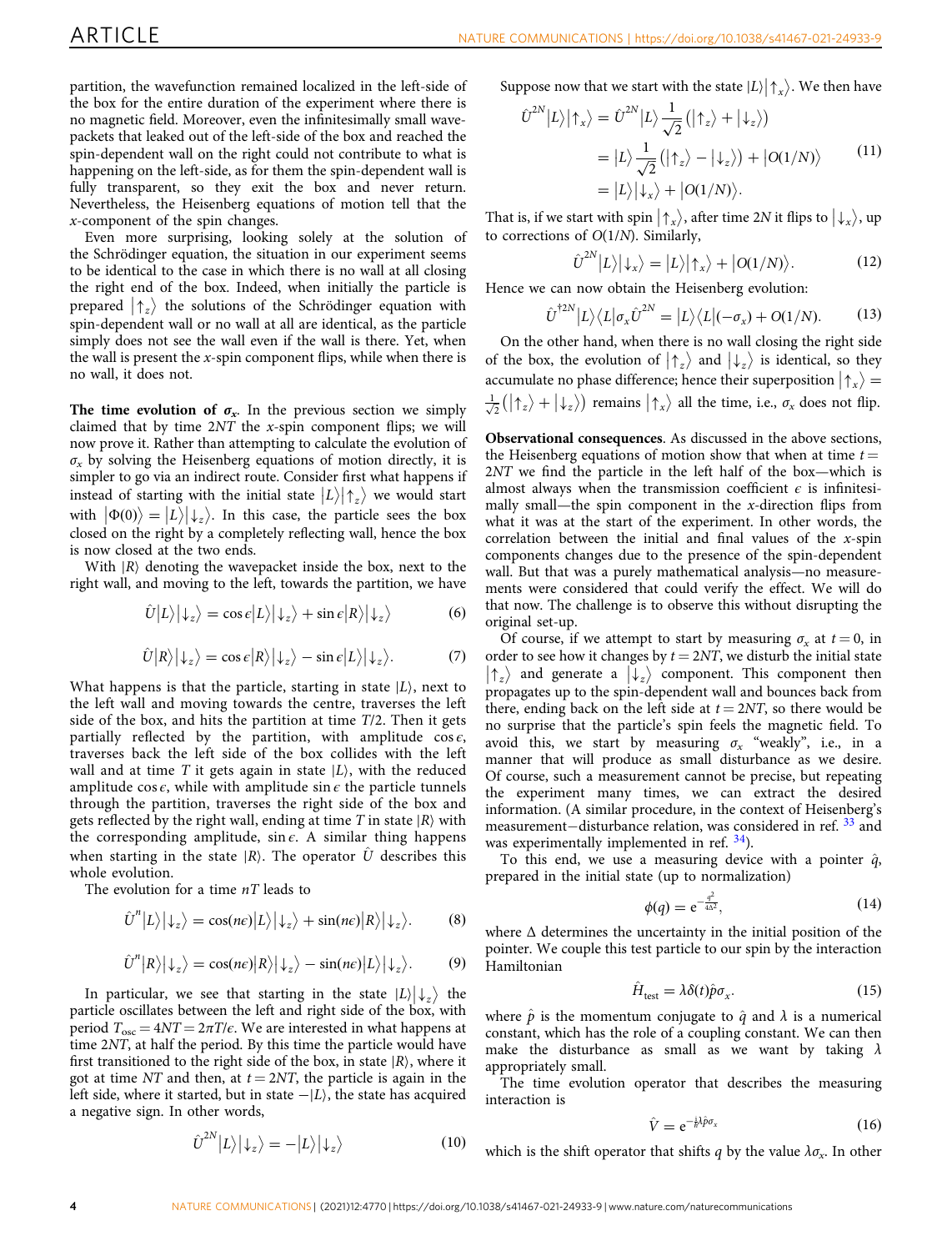<span id="page-6-0"></span>words, the pointer  $\hat{q}$  moves proportionally to the value of  $\sigma_x$ , with proportionality constant  $\lambda$ .

After measuring  $\sigma_x$  in this weakly disturbing way at  $t = 0$ , just after we prepared the initial state, we let the particle and measuring device evolve until  $t = 2NT$ . At that moment their state is

$$
\hat{U}^{2N}\hat{V}|\uparrow_z\rangle|L\rangle e^{-\frac{q^2}{4\Delta^2}}.\tag{17}
$$

We then check to see if it is on the left side of the box and perform there an ideal (strong) measurement of  $\sigma_{x}$ . We are interested to see how the  $\sigma_x$  values measured at  $t = 0$  and  $t = 2NT$ correlate.

When the final measurement finds  $\sigma_x = +1$ , the state of the pointer q, used for measuring  $\sigma_x$  at  $t = 0$  is

$$
\langle L|\langle \uparrow_x|\hat{U}^{2N}\hat{V}|\uparrow_z\rangle |L\rangle e^{-\frac{q^2}{4\Delta^2}} = \frac{1}{\sqrt{2}}e^{-\frac{(q+\lambda e_x^w)^2}{4\Delta^2}} + \mathcal{O}(\lambda^2)
$$
 (18)

where we have used the first-order approximation of  $\hat{V}$  in  $\lambda$  and where

$$
\sigma_x^w = \frac{\langle L|\langle \uparrow_x|\hat{U}^{2N}\sigma_x|\uparrow_z\rangle|L\rangle}{\langle L|\langle \uparrow_x|\hat{U}^{2N}|\uparrow_z\rangle|L\rangle} \tag{19}
$$

is the so-called "weak" value of  $\sigma_x$  between the initial state  $|\uparrow_z\rangle|L\rangle$ and the final state  $\langle L | \langle \uparrow_x | \hat{U}^{2N} \rangle$  (which is the state corresponding to the result of the final measurement, i.e., that the particle was found at  $t = 2NT$  in the left side of the box, with  $\sigma_x = +1$ , propagated backwards in time to  $t = 0$ ). This is an instance of the general result that the state of the pointer used in a weak measurement of an observable  $\hat{A}$  indicates the weak value

$$
A^w = \frac{\langle \Psi_f | \hat{W}(t_f, t_0) \hat{A} \hat{W}(t_0, t_i) | \Psi_i \rangle}{\langle \Psi_f | \hat{W}(t_f, t_i) | \Psi_i \rangle} \tag{20}
$$

where  $|\Psi_i\rangle$  and  $|\Psi_f\rangle$  are the pre and post-selected states,  $t_i$  and  $t_j$ are the times of the initial preparation and post-selection respectively,  $t_0$  is the time when the measurement occurred and  $\hat{W}$  is the time evolution operator<sup>[35](#page-9-0)</sup> (see also "Methods", subsection Weak measurements).

Using Eqs.  $(11)$  $(11)$  and  $(12)$  $(12)$  we find that

$$
\sigma_x^w = -1 + \mathcal{O}\left(\frac{1}{N}\right). \tag{21}
$$

Putting all together, we see that when the measurement performed at  $t = 2NT$  found the spin in the left side of the box, (which happens with probability close to 1) and  $\sigma_x = +1$ , the pointer q of the measuring device used to measure the  $\sigma_r$  at  $t =$ 0 shifted to the value  $-\lambda$ . Of course, with  $\lambda$  small, the shift in the position of the pointer  $q$  is smaller than its uncertainty, but repeating the experiment many times we are able to determine the shift with as much precision as desired.

As the pointer  $\hat{q}$  moves proportionally to the value of  $\sigma_x$ , with proportionality constant  $\lambda$ , this means that the pointer indicates that at  $t = 0$ , the x-spin component was  $\sigma<sub>x</sub> = -1$ , confirming our claim that the value of  $\sigma_x$  at  $t = 0$  is opposite to that at the final time  $t = 2NT$ .

A similar conclusion also holds when at time  $t = 2NT$  we found the spin in the left side of the box but with  $\sigma_x = -1$ .

The flux of spin without particles. We now come to a very interesting aspect of our problem. Spin is a conserved quantity as long as the particle moves in a region where there is no magnetic field. As we have seen, the x-component of the spin in the left half of the box changes, but the only place where there is a magnetic field is in the right end of the box, in the spin-dependent wall. But

how does it get there? Recall that the overall probability of the particle to reach the spin-dependent wall can be made as small as we want. Furthermore, even this infinitesimally small amount of cases cannot have any effect on what happens on the left side of the box, since in all the cases when the particle did reach the spindependent wall they leave the box and never return to the left side, as the time evolution ([3](#page-4-0)) shows. Hence, if at the end of the experiment we find the particle in the left half of the box, it must have been there all the time.

The answer, we will show, is that there is a flux of spin without particles that carry it, in a version of the "Quantum Cheshire Cat" effect<sup>[1](#page-8-0)</sup>, in which properties can be disembodied from the particle that possesses them, like the grin from the famous cat.

Even more interesting, the spin flux originates from the left half of the box and propagates to the right, and not from the region of the wall towards the particle. In other words, the particle has to originate this flux. But while the particle is in the left half of the box, it has no knowledge whether or not at the right there is a spin-dependent wall or not, which raises the question of how does the particle knows when to originate the flux and when not?

Equation ([3](#page-4-0)), of course, describes the evolution of the particle when no measurement to test it is performed. Again, to observe it, we will perform weak measurements that only infinitesimally disturb the particle, similarly to that described before.

To observe the details of the spin flow, we need to analyze the experiment in more detail. Up to this point, we only looked at times  $t = nT$ , multiples of the period of the bouncing back and forth inside one half of the box. We need now to look at more intermediate times.

Let  $U(\tau)$ , with  $0 \leq \tau < T$  represent the time evolution for a time  $\tau$  shorter than the period T.

Suppose that at time  $t = nT + \tau$  we test whether the particle is on the right-hand half of the box, given that we find it on the left side at time  $t = 2NT$ , (which is, as we have shown, almost always). The times of interest are in the second part of each period (i.e., T/  $2 \leq \tau < T$ ), which is when a tunnelled wavepacket is formed and traverses the right half of the box on its way out.

We already know that the amplitude to find the particle on the right-hand side after the  $n$ -th collision with the partition is  $\sin \epsilon \cos^{n} \epsilon$ , so very low to start with. But if we further condition it by the fact that at the final time  $t = 2NT$  we find the particle on the left side, we now expect the probability to find it at the intermediate time in the right side should be strictly zero: indeed, given that the spin is  $|\uparrow_z\rangle$ , each tunnelled wavepacket subsequently emerges from the box and never comes back. The only way to find it on the left side at the final time is therefore not to have tunnelled at all. This intuition is confirmed by the weak measurement: if we weakly measure  $P_R$ , the projector on the right side at any arbitrary time  $t = nT + \tau$  we find that the pointer indicates zero. Indeed, the pointer will be displaced to the "weak value" of  $P_R$  (see Eq. (20))

$$
\hat{P}_R^w = \frac{\langle L|\langle \uparrow_x|\hat{U}^{2N-n-1}\hat{U}(T-\tau)\hat{P}_R\hat{U}(\tau)\hat{U}^n|\uparrow_z\rangle|L\rangle}{\langle L|\langle \uparrow_x|\hat{U}^{2N}|\uparrow_z\rangle|L\rangle} = 0.
$$
 (22)

This weak value is equal to zero because  $\hat{P}_R \hat{U}(\tau) \hat{U}^n | \uparrow_z \rangle |L\rangle$  is a wavepacket localized in the right half of the box, originated from tunnelling during the *n*-th collision and, by the final time  $t = 2NT$ is outside of the box, i.e., up to a normalization factor,

$$
\hat{U}^{2N-n-1}\hat{U}(T-\tau)\hat{P}_R\hat{U}(\tau)\hat{U}^n|\{\uparrow_z\}\big|L\big\rangle = |\{\uparrow_z\}\,|N-n\rangle\tag{23}
$$

and it is orthogonal to  $|\uparrow_z\rangle|L\rangle$ , hence the numerator in (22) is zero.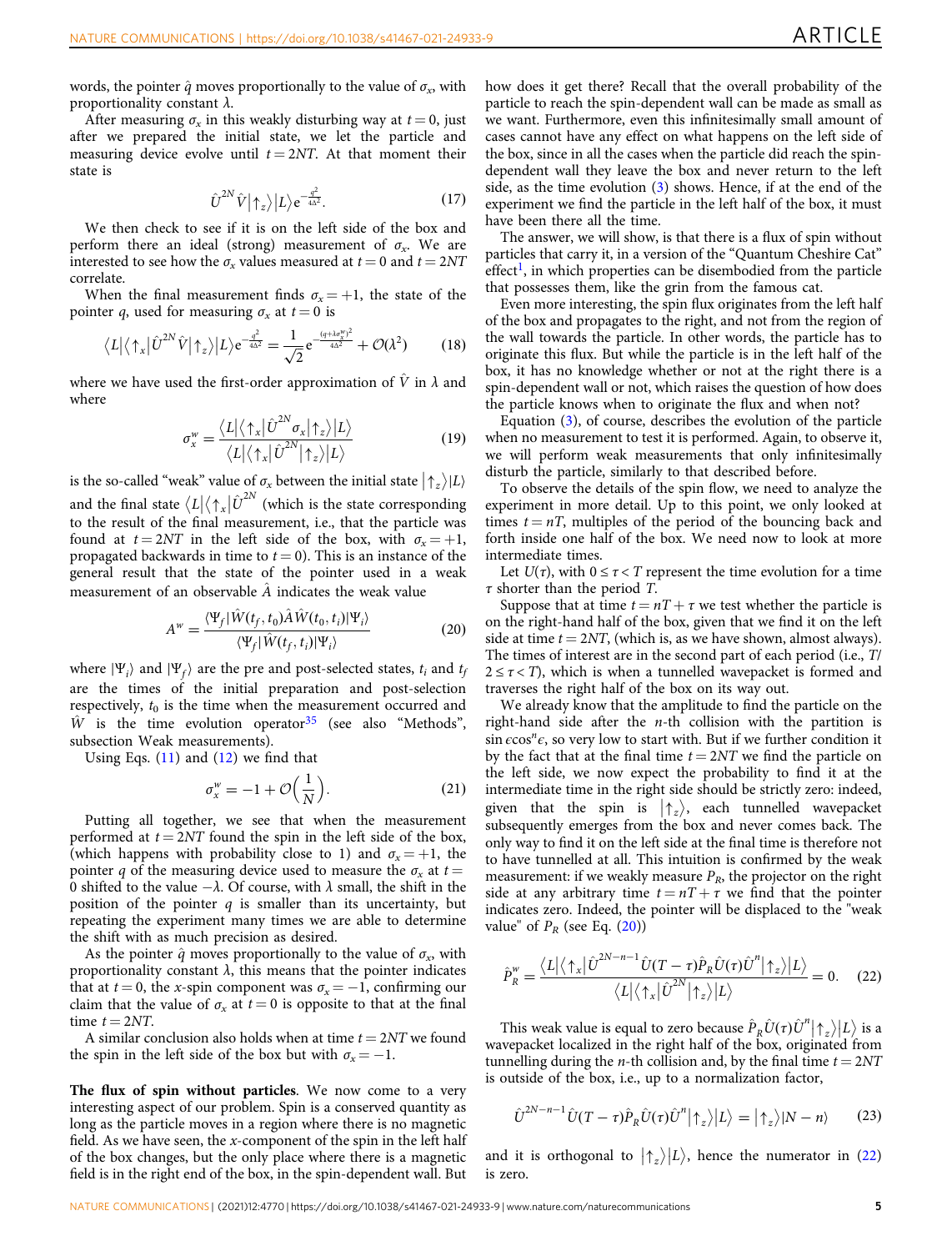<span id="page-7-0"></span>(In the above we assumed that the measurement of the spin at the end of the measurement yielded  $\sigma_x = 1$ ; the same holds if this measurement yields  $\sigma_x = -1.$ )

Therefore, indeed, in the case that at the end we find the particle in the left half, there is no flux of particles traversing the right half of the box. Yet, its  $x$ -spin component changes. The spin difference must leak out somehow.

Let us ask now whether there is a spin in the right half of the box. This seems silly, as we have just proven that there are no particles there at any time. Yet, let us ask. If we perform a weak, very non-disruptive measurement of  $\hat{P}_R \sigma_r$  at time  $t = nT + \tau$  with  $T/2 \leq \tau \lt T$ , and suppose that at the end of the experiment, a measurement of position and spin of the particle finds the particle in the left side of the box, with spin  $\sigma_x = 1$ , the measurement at  $t = T + \tau$  yields (see "Methods", subsection Spin measurements).

$$
(\hat{P}_R \sigma_x)^w
$$
  
= 
$$
\frac{\langle L | \langle \uparrow_x | \hat{U}^{2N-n-1} \hat{U}(T-\tau) \hat{P}_R \sigma_x \hat{U}(\tau) \hat{U}^n | \uparrow_z \rangle |L \rangle}{\langle L | \langle \uparrow_x | \hat{U}^{2N} | \uparrow_z \rangle |L \rangle}
$$
  
= 
$$
-\frac{\cos^n \epsilon \sin \epsilon \sin(2N-n-1) \epsilon}{\cos^{2N} \epsilon}
$$
(24)

which is different from zero, even though there is no particle there.

We can in fact study the evolution in more detail. Instead of just checking for the existence of the spin in the whole right half of the box, we check its precise position and how it changes in time. We can do this by measuring at time  $t = nT + \tau$  the operator  $\ddot{P}_{R,\tau}\sigma_x$  where  $\ddot{P}_{R,\tau}$  is the projector on the location in the right half of the box where the tunnelled wavepacket is at time  $\tau$ after the tunnelling occurred. We find that the entire spin in the right half of the box is actually concentrated in this region, i.e.,

$$
(\hat{P}_{R,\tau}\sigma_x)^w = (\hat{P}_R\sigma_x)^w
$$
\n(25)

while if at the same time we measure the spin at other locations in the right half of the box we find zero.

Finally, we can also check for the existence of a particle and spin outside the box. A similar calculation to the one above, taking into account that the propagation of a wavepacket is spin-independent,  $\hat{U} |k\rangle |\uparrow_z\rangle = |k+1\rangle |\uparrow_z\rangle$  and  $\hat{U} |k\rangle |\psi_z\rangle = |k+1\rangle |\psi_z\rangle$ , shows that, given that at the end of the experiment we find the particle in the left half of the box, there is neither a particle nor a spin outside the box at any time.

We, therefore, see that every period  $T$ , a pulse of spin propagates from the partition towards the spin-dependent wall and it is absorbed by the wall.

The total spin that left the left half of the box, propagated to the wall and got absorbed there can be found by summing the spin carried in each pulse during the experiment:

$$
\sum_{n=0}^{2N-1} \frac{\cos^n \epsilon \sin \epsilon \sin (2N - n - 1)\epsilon}{\cos^{2N} \epsilon} = -2 + \mathcal{O}\left(\frac{1}{N}\right) \tag{26}
$$

(see "Methods", subsection Spin flux), meaning that the spin in the left half of the box increased by  $2 + \mathcal{O}(\frac{1}{N})$ , which is precisely the difference between the initial spin, which we argued is  $\sigma_r =$ −1 and the final spin, which we measured to be  $\sigma_x = +1$ .

#### **Discussion**

In this paper we analyzed a set-up that is at the core of a host of "counterfactual" phenomena. What all these phenomena have in common is that events in a given space region depend on what happens in a different space region (the "control" region) despite the particle having infinitesimally small probability of ever entering that region. What we have shown here is that this

apparent paradox can be explained by the fact that it is not important for the particle to enter the control region; it is enough for the controlled property, (i.e., the property that is being controlled by actions in the control region), of the particle to enter that region. The presence of the controlled property, without the particle itself, is possible via a quantum Cheshire Cat effect.

As we mentioned in the "Introduction", our work was inspired by the desire to better understand the so-called counterfactual information processing protocols. The connection to counterfactual communication is immediate. Imagine the set-up described in our paper, with Alice next to the left-side of the box and Bob next to the right-side. Bob could communicate information to Alice by inserting or not inserting the spin-dependent wall. Say, when Bob wants to communicate a " $0$ " he could leave the right-end of the box open, while when he wants to communicate a "1" he could insert the spin-dependent wall. In her turn, Alice could perform a weak measurement of  $\sigma_x$  at the start of the protocol and a strong measurement of  $\sigma_x$  at the end. In both cases (i.e., when Bob sends a "0" or a "1") the particle remains at all time next to Alice (except an infinitesimally small number of cases). Yet, by detecting if  $\sigma_x$  flipped or not, Alice can learn the bit sent by Bob. Hence this constitutes counterfactual communication. All of our analysis and insight can now be seen to apply to counterfactual communication. That is, even though the particle which was supposed to be the carrier is not sent through the channel, our results show that the disembodied information carrier, the spin, is in fact sent.

True, the above particular protocol, while exhibiting counterfactual communication, is quite inefficient. Indeed, in one round of the protocol, the weak measurement provides only very little information about the initial value of  $\sigma_x$ ; to decide whether  $\sigma_x$  flips or not requires the protocol to be repeated many times, so the communication rate is very small. But this protocol is just a simple, direct, and unsophisticated application of our set-up, while efficient counterfactual communication protocols are far more complex. Analyzing those more complex examples in the light of the present insights is left for future work.

It is also interesting to compare the effect present in this paper with the so-called "negative-result measurements", a class of effects in which in some sense—different from ours—a particle is influenced by actions in a region where the particle is not found<sup>[36](#page-9-0), 37</sup>. The famous example by Dicke<sup>37</sup> is that of a particle in the ground state of a box. A measurement of position is made by sending a beam of light through the right half of the box. There is a probability of 50% of finding the particle there. The interesting case is when the light is not scattered, i.e., the particle is not found in the right half of the box. However, although the light is not scattered, the wavefunction of the particle is changed. Before the measurement the wavefunction was the ground state, which is spread on both sides of the box; after the measurement the wavefunction it is collapsed to the left side only. So although the particle was not found on the right side and the light beam was not scattered, the particle gained energy (the post-measurement state is a superposition of ground plus excited states, while initially it was ground state only). The difference between this effect and ours is that in the case of the "negative-result measurements" a significant part of the wavefunction is initially in the interaction region, (i.e., the right side of the box, where the beam of light was sent, in Dicke's example). Crucially, the size of the effect depends on the overlap of the wavefunction with the interaction region. Had the particle in Dicke's example been prepared in a state with small overlap with the right side of the box, the state would have been only a little perturbed by the beam of light; in the limit of zero initial overlap, the particle would have not been perturbed at all and the effect vanishes. In our case, the overlap of the wavefunction with the interaction region can be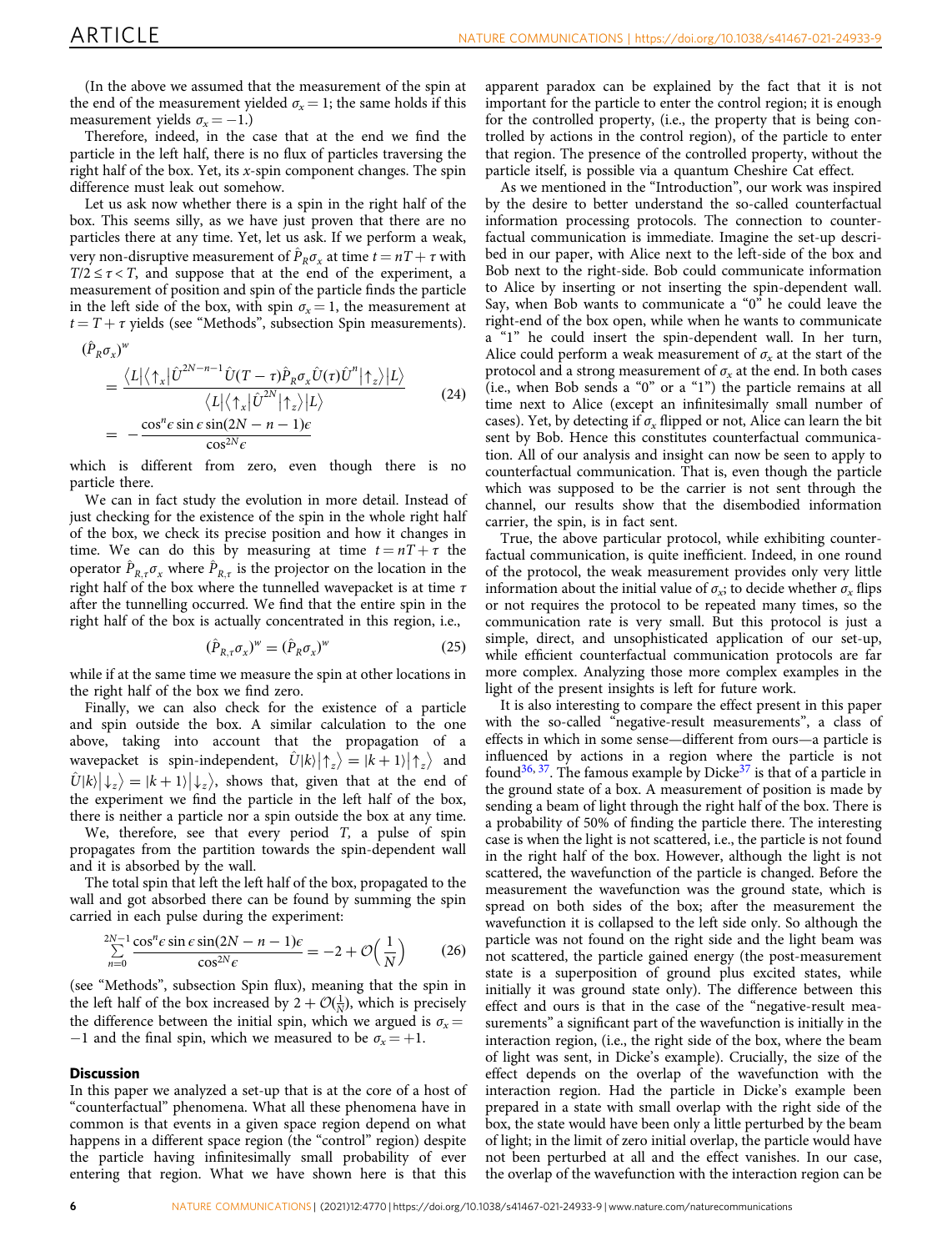<span id="page-8-0"></span>Finally, in this work, we present a dynamic Cheshire Cat effect. We would like to emphasize that our analysis is not instead of solving the Schrödinger equation, rather, it shows more details of the phenomena involved. In doing so we hope to achieve a better understanding of the true nature of quantum mechanics.

#### **Methods**

Weak measurements. The weakly disturbing measurement discussed here was first introduced in ref. [35](#page-9-0). We give the main result here, for convenience.

In order to measure an arbitrary observable  $\hat{A}$  at time  $t = t_0$  we follow the von Neumann measuring formalism. We consider a measuring device with a pointer  $\hat{q}$ 

prepared in the initial state (up to normalization)  $\phi(q) = e^{\frac{q^2}{4\Delta^2}}$  where  $\Delta$  is the uncertainty in the initial position of the pointer, and couple the measuring device to the measured system via the interaction Hamiltonian

$$
\hat{H} = \lambda \delta(t - \tau) \hat{A} \hat{p}
$$
\n(27)

where  $\hat{p}$  is the momentum canonically conjugate to the pointer position  $\hat{q}$ . We will be interested in the case in which the coupling constant  $\lambda$  is small. In the rest of the time, the measuring device is supposed to remain unchanged, i.e., to have zero Hamiltonian. The unitary evolution corresponding to the interaction is

$$
\hat{V} = e^{-i\lambda \hat{A}\hat{p}} \tag{28}
$$

which is the shift operator, which shifts the pointer by the value of  $\hat{A}$ .

Here we are interested in performing the measurement on a system that was prepared at the initial time  $t = t_i$  in the initial state  $|\Psi_i\rangle$  and which, except for  $t = t_0$  when the measurement is performed evolves under the time evolution operator  $\hat{W}$ . Furthermore, we are interested in the result of this weak measurement in the case in which a second, later measurement, of some other operator B, taking place at  $t = t_f$  happened to yield the eigenvalue corresponding to its eigenstate  $|\Psi_f\rangle$ .

The system evolves from  $t = t_i$  to  $t = t_0$  under the evolution operator  $\hat{W}(t_0, t_i)$ . Then, the state of the system and measuring device immediately after the measurement is given by

$$
e^{-i\lambda \hat{A}\hat{p}}\hat{W}(t_0, t_i)|\Psi_i\rangle \bigg| e^{-\frac{q^2}{4\Delta^2}} \bigg\rangle \tag{29}
$$

After the further evolution from  $t_0$  to  $t_f$  and projecting on  $|\Psi_f\rangle$ , to select the cases in which the second measurement yielded the result of interest for us, we find the first measuring device to be left in the state

$$
\langle \Psi_f | \hat{W}(t_f, t_0) e^{-i\lambda \hat{A} \hat{p}} \hat{W}(t_0, t_i) | \Psi_i \rangle | e^{-\frac{q^2}{4\Delta^2}} \rangle \n\approx \langle \Psi_f | \hat{W}(t_f, t_0) (1 - i\lambda \hat{A} \hat{p}) \hat{W}(t_0, t_i) | \Psi_i \rangle | e^{-\frac{q^2}{4\Delta^2}} \rangle \n= \langle \Psi_f | \hat{W}(t_f, t_i) | \Psi_i \rangle (1 - i\lambda A^{\nu} \hat{p}) | e^{-\frac{q^2}{4\Delta^2}} \rangle \n\approx \langle \Psi_f | \hat{W}(t_f, t_i) | \Psi_i \rangle e^{-i\lambda A^{\nu} \hat{p}} | e^{-\frac{q^2}{4\Delta^2}} \rangle \n= \langle \Psi_f | \hat{W}(t_f, t_i) | \Psi_i \rangle | e^{-\frac{(y - \lambda A^{\nu})^2}{4\Delta^2}} \rangle
$$
\n(30)

where in the second line we have approximated the shift operator  $\mathrm{e}^{-\mathrm{i}\lambda\hat{A}\hat{p}}$  to the first order in  $\lambda$ , in the third line we have factored out  $\langle \Psi_f|\hat{W}(t_f,t_0)\hat{W}(t_0,t_i)|\Psi_i\rangle$ , and we have used the fact that  $\hat{W} (t_f, t_0) \hat{W} (t_0, t_i) = \hat{W} (t_f, t_i)$  and where

$$
A^{w} = \frac{\langle \Psi_{f} | \hat{W}(t_{f}, t_{0}) \hat{A} \hat{W}(t_{0}, t_{i}) | \Psi_{i} \rangle}{\langle \Psi_{f} | \hat{W}(t_{f}, t_{i}) | \Psi_{i} \rangle}, \qquad (31)
$$

in the fourth line, we used again the first-order approximation of the shift operator and in the last line, we applied the shift operator to the state of the pointer. We have this way proved that, for small enough  $\lambda$ , the measuring device indicates the value  $A^w$  proving thus ([20\)](#page-6-0). (Note that the pre-factor  $\langle \Psi_f | \hat{W}(t_f, t_i) | \Psi_i \rangle$  is simply a normalization factor, corresponding to the probability of the second measurement to yield  $|\Psi_f\rangle$ .)

**Spin measurements**. Let us evaluate  $(\hat{P}_R \sigma_x)^w$ , Eq. [\(24\)](#page-7-0). To evaluate the numerator, we first note that the projector  $\hat{P}_R$  measured at time  $nT + \tau$  selects the wavepacket that is at this time in the right side of the box. This wavepacket originated from

tunnelling in the  $n + 1$  the collision. Hence

 $\hat{P}_R \hat{U}(\tau) \hat{U}^n | \uparrow_z \rangle | L \rangle = \cos^n \epsilon \sin \epsilon | \tau \rangle$  (32)

where  $|\tau\rangle$  represents this wavepacket (see Fig. [2](#page-4-0)).

Next, the operator  $\sigma_x$  applied to the  $|\uparrow_z\rangle$  spin flips it to  $|\downarrow_z\rangle$ , which sees the wall. The time evolution operator  $\hat{U}(T - \tau)$  further propagates  $|\tau\rangle$  up to the right wall, where, due to the spin being  $|\psi_z\rangle$ , it gets reflected:  $\hat{U}(T - \tau)|\tau\rangle |\psi_z\rangle = |R\rangle |\psi_z\rangle$  leading to  $|R\rangle |\downarrow_z\rangle$  leading to

$$
\hat{U}(T-\tau)\sigma_x\hat{P}_R\hat{U}(\tau)\hat{U}''|\uparrow_z\rangle|L\rangle=\cos^n\epsilon\sin\epsilon|R\rangle|\downarrow_z\rangle.
$$
 (33)

The evolution for the next  $(N - n - 1)T$ , given by  $\hat{U}^{2N-n-1}$  can be computed immediately, using ([9](#page-5-0)), and we obtain

$$
\hat{U}^{2N-n-1}\hat{U}(T-\tau)\hat{P}_R\sigma_x\hat{U}(\tau)\hat{U}''|\uparrow_z\rangle|L\rangle
$$
\n
$$
= \cos^n \varepsilon \sin \varepsilon (\cos(2N-n-1)\varepsilon|R\rangle - \sin(2N-n-1)\varepsilon|L\rangle)|\downarrow_z\rangle
$$
\n(34)

Finally, projecting on  $|L\rangle |\!\uparrow_x\rangle$  yields

$$
\langle \uparrow_{x} | \langle L | \hat{U}^{2N-n-1} \hat{U}(T-\tau) \hat{P}_{R} \sigma_{x} \hat{U}(\tau) \hat{U}^{n} | L \rangle | \uparrow_{z} \rangle
$$
  
= 
$$
-\frac{1}{\sqrt{2}} \cos^{n} \epsilon \sin \epsilon \sin(2N-n-1) \epsilon
$$
 (35)

The denominator is, using [\(3\)](#page-4-0),

$$
\langle L|\langle \uparrow_{x}|\hat{U}^{2N}|\uparrow_{z}\rangle|L\rangle
$$
  
=\langle L|\langle \uparrow\_{x}|\cos^{2N}\epsilon|L\rangle|\uparrow\_{z}\rangle  
+\langle L|\langle \uparrow\_{x}|\sum\_{k=0}^{2N-1}\sin\epsilon\cos^{k}\epsilon|2N-1-k\rangle|\uparrow\_{z}\rangle (36)  
=\frac{1}{\sqrt{2}}\cos^{2N}\epsilon

From  $(35)$  and  $(36)$  we get  $(24)$ :

$$
(\hat{P}_R \sigma_x)^w = \frac{\langle L | \langle \uparrow_x | \hat{U}^{2N-n-1} \hat{U} (T-\tau) \hat{P}_R \sigma_x \hat{U}(\tau) \hat{U}^n | \uparrow_z \rangle | L \rangle}{\langle L | \langle \uparrow_x | \hat{U}^{2N} | \uparrow_z \rangle | L \rangle}
$$
  
= 
$$
-\frac{\cos^n \epsilon \sin \epsilon \sin(2N-n-1) \epsilon}{\cos^{2N} \epsilon}
$$
(37)

**Spin flux**. Here we calculate the spin flux, Eq.  $(26)$  $(26)$ :

$$
\sum_{n=0}^{2N-1} -\frac{\cos^n \epsilon \sin \epsilon \sin(2N-n-1)\epsilon}{\cos^{2N} \epsilon}
$$
\n
$$
= -\sin \epsilon \sum_{n=0}^{2N-1} \sin(2N-n-1)\epsilon + \mathcal{O}\left(\frac{1}{N}\right)
$$
\n(38)

where we approximated  $\cos^n \epsilon \approx 1$  for  $0 \le n \le 2N$ . Given that  $\epsilon = \frac{\pi}{2N}$  we get

$$
-\sin\left(\frac{\pi}{2N}\right) \sum_{n=0}^{2N-1} \sin\left((2N-n-1)\frac{\pi}{2N}\right)
$$
  
=\n
$$
-\sin\left(\frac{\pi}{2N}\right) \sum_{n=0}^{2N-1} \sin\left((n+1)\frac{\pi}{2N}\right)
$$
  
=\n
$$
-\sin\left(\frac{\pi}{2N}\right) \cot\left(\frac{\pi}{4N}\right) = -2\cos^2\left(\frac{\pi}{4N}\right)
$$
  
=\n
$$
-2 + \mathcal{O}\left(\frac{1}{N}\right)
$$
\n(39)

where we again approximated  $\cos^2(\frac{\pi}{4N})$  to 1 up to order 1/N.

#### Data availability

No data sets were generated or analyzed during the current study.

Received: 6 July 2020; Accepted: 9 July 2021; Published online: 06 August 2021

#### **References**

- 1. Aharonov, Y., Popescu, S., Rohrlich, D. & Skrzypczyk, P. Quantum Cheshire Cats. N. J. Phys. 15, 113015 (2013).
- 2. Jozsa, R. in Lecture Notes in Computer Science, Vol. 1509 (ed Williams, C. P.) 103 (Springer, 1998).
- 3. Mitchison, G. & Jozsa, R. Counterfactual computation. Proc. R. Soc. Lond. A 457, 1175 (2001).
- 4. Hosten, O. et al. Counterfactual quantum computation through quantum interrogation. Nature 439, 949 (2006).